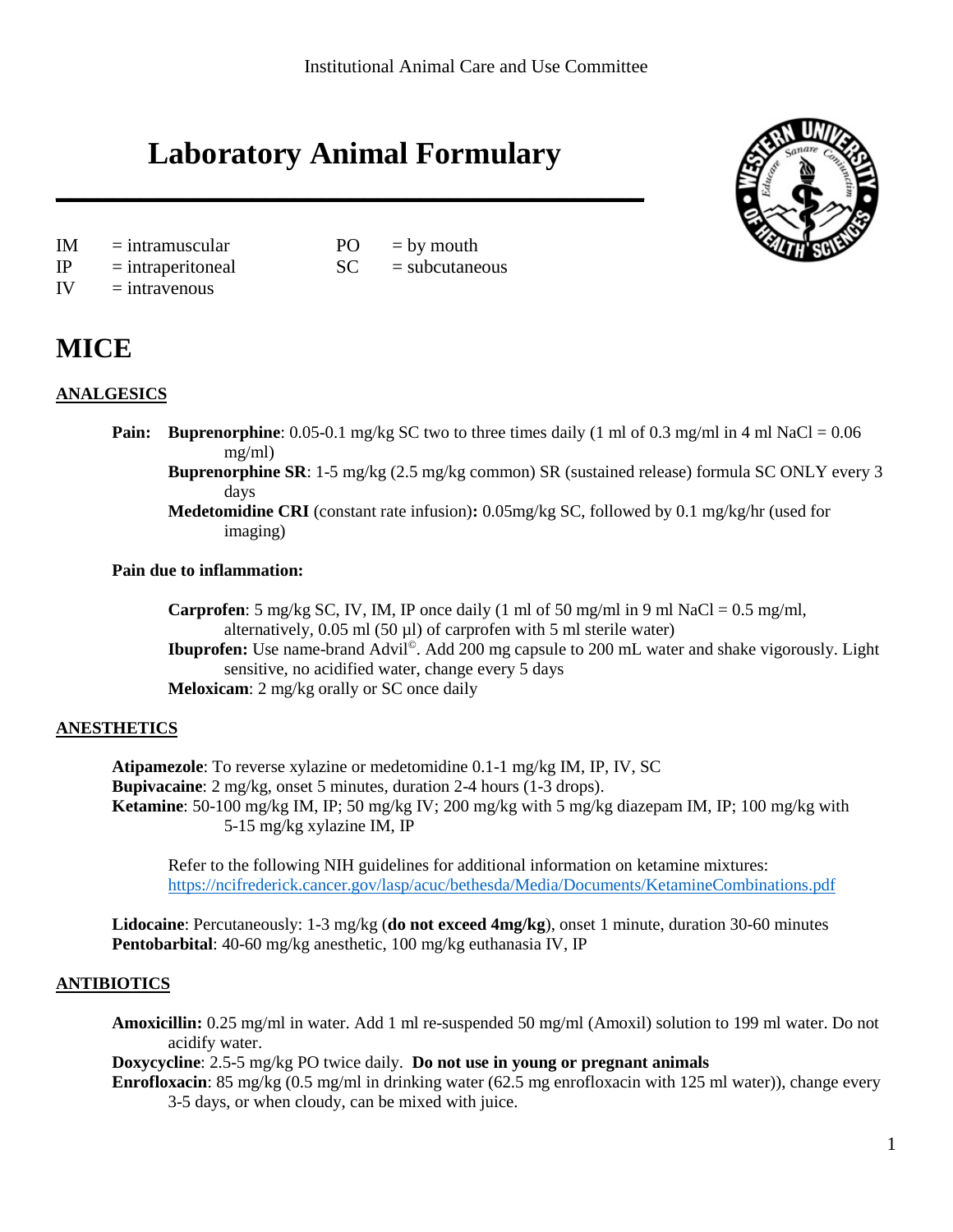Institutional Animal Care and Use Committee

**Trimethoprim/sulfamethoxazole**: 5 ml of 240 g/5 ml suspension in 500 ml of water (use sterile or distilled instead of acidified or chlorinated water) **light sensitive, change every 5 days**; 15-30 mg/kg PO, IM twice daily

#### **ANTICHOLINERGICS/ANTIMUSCARINICS**

**Atropine**: 0.04-0.1 mg/kg **Glycopyrrolate**: 0.01-0.02 mg/kg IV

#### **ANTICONVULSANTS**

**Diazepam**: 3-5 mg/kg IM **Midazolam**: 1-2 mg/kg IM; 5 mg/kg IV, IM, IP

#### **ANTIDOTES**

**Yohimbine**: 0.2 mg/kg IP as needed (to reverse xylazine or medetomidine)

#### **ANTIHISTAMINES**

**Diphenhydramine**: 50 mg/kg IP; 5 mg/kg SC

#### **ANTIINFLAMMATORY/IMMUNOSUPPRESSANTS**

**Dexamethasone**: 0.05-0.2 mg/kg IM (anti-inflammatory) **Prednisone**: 0.5-2.2 mg/kg IM, SC

#### **ANTIPARASITICS**

**Fenbendazole**: 50 mg/kg PO once; 150 ppm in feed for six consecutive weeks **Ivermectin**: 200-250 mcg/kg SC or PO every 7 days for 3 weeks

#### **DYSTOCIA**

**Dystocia Cocktail:** 0.1 ml PGF2 $\alpha$  (5 mg/ml concentration) + 0.1 ml 10% calcium gluconate + 0.05 ml 5% isotonic dextrose  $+ 0.75$  ml lactated ringer's solution = 1.0 ml SC

#### **FLUID THERAPY**

**Saline**: 0.02 ml-0.05 ml per gram body weight of sterile saline or lactated ringer's solution once or twice daily

#### **NEUROMUSCULAR BLOCKER**

**Pancuronium**: 0.03 mg/kg IV

#### **OPIOID ANTAGONIST**

**Naloxone**: 0.05-0.1 mg/kg IM, IP, IV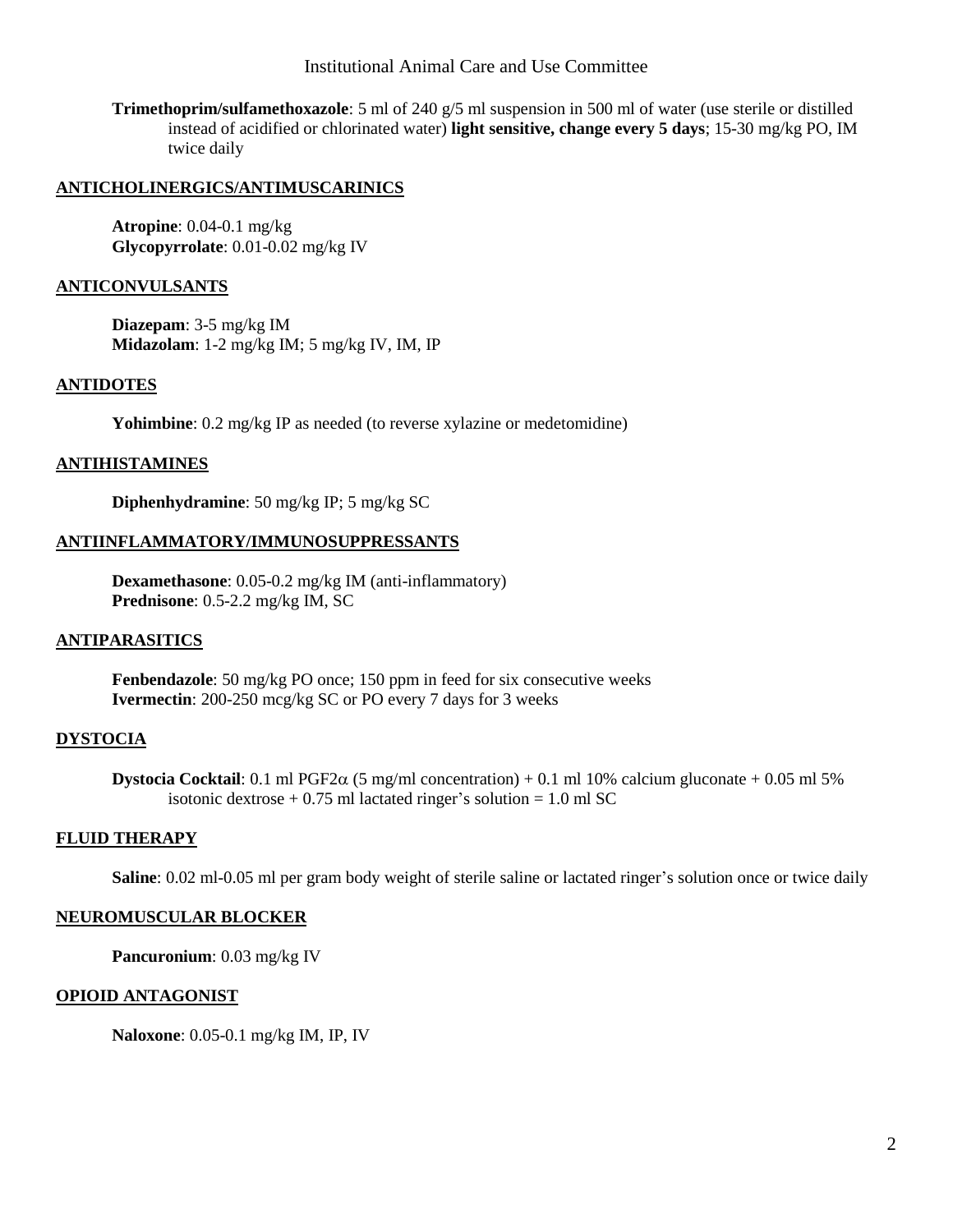# **SEDATIVE/ANALGESIC**

**Dexmedetomidine**: 0.25-1.0 mg/kg IP (0.5 mg/kg most common) **Xylazine**: 5-10 mg/kg

# **TRANQUILIZERS**

**Acepromazine**: 0.25-0.5 mg/kg IM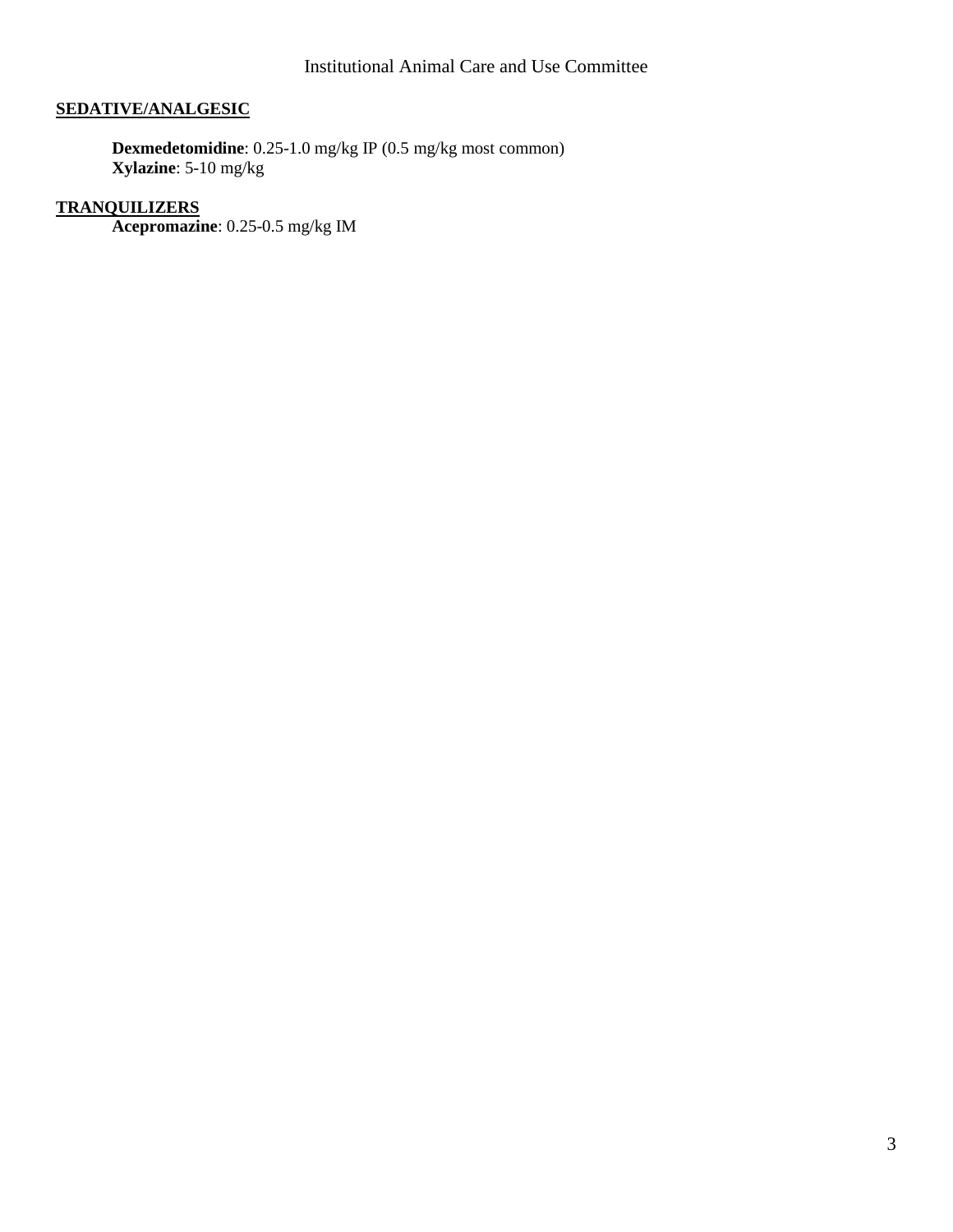# **RATS**

# **ANALGESICS**

**Pain: Buprenorphine**: 0.01-0.05 mg/kg SC two to three times daily; 0.1-0.25 mg/kg PO two to three times daily (1 ml of 0.3 mg/ml in 4 ml NaCl =  $0.06$  mg/ml);

**Buprenorphine SR**:1-5 mg/kg (1.2 mg/kg common – higher may cause dysphoria or pica) SR (sustained release) formula SC ONLY every 3 days

#### **Pain due to inflammation:**

**Carprofen**: 5 mg/kg SC, IV, IM, IP once daily (1 ml of 50 mg/ml in 9 ml NaCl =  $0.5$  mg/ml, alternatively,  $0.05$  ml  $(50 \mu l)$  of carprofen with 5 ml sterile water) **Ibuprofen:** Use name-brand Advil©. Add 200 mg capsule to 200 mL water and shake vigorously. Light

sensitive, no acidified water, change every 5 days. **Meloxicam**: 2 mg/kg PO, SC once daily

#### **ANESTHETICS**

**Atipamezole**: To reverse xylazine or medetomidine 0.1-1 mg/kg IM, IP, IV, SC **Bupivacaine**: 2 mg/kg, onset 5 minutes, duration 2-4 hours **Ketamine**: 50-100 mg/kg IM, IP; 50 mg/kg IV; 40-60 mg/kg with 5-10 mg/kg diazepam IM, IP; 40-75 mg/kg with 5-15 mg/kg xylazine IM, IP

Refer to the following NIH guidelines for additional information on ketamine mixtures: <https://ncifrederick.cancer.gov/lasp/acuc/bethesda/Media/Documents/KetamineCombinations.pdf>

**Lidocaine**: Percutaneously: 1-3 mg/kg (**do not exceed 4mg/kg**), onset 1 minute, duration 30-60 minutes **Pentobarbital**: 40-60 mg/kg anesthetic, 100mg/kg euthanasia IV, IP **Propofol**: 10 mg/kg IV

# **ANTIBIOTICS**

**Amoxicillin:** 0.25 mg/ml in water. Add 1 ml re-suspended 50 mg/mL (Amoxil) solution to 199 ml water. Do not acidify water.

**Doxycycline**: 2.5-5 mg/kg PO twice a day. **Do not use in young or pregnant animals**

- **Enrofloxacin**: 85 mg/kg (0.5 mg/ml in drinking water (62.5 mg enrofloxacin with 125 ml water)), change every 3-5 days, or when cloudy, can be mixed with juice.
- **Trimethoprim/sulfamethoxazole**: 5 ml of 240 g/5ml suspension in 500 ml of water (use sterile or distilled instead of acidified or chlorinated water) **light sensitive, change every 5 days**; 15-30 mg/kg PO, IM twice daily

#### **ANTICHOLINERGICS/ANTIMUSCARINICS**

**Atropine**: 0.04-0.1 mg/kg **Glycopyrrolate**: 0.01-0.02 mg/kg IV

#### **ANTICONVULSANTS**

**Diazepam**: 3-5 mg/kg IM **Midazolam**: 1-2 mg/kg IM; 5 mg/kg IV, IM, IP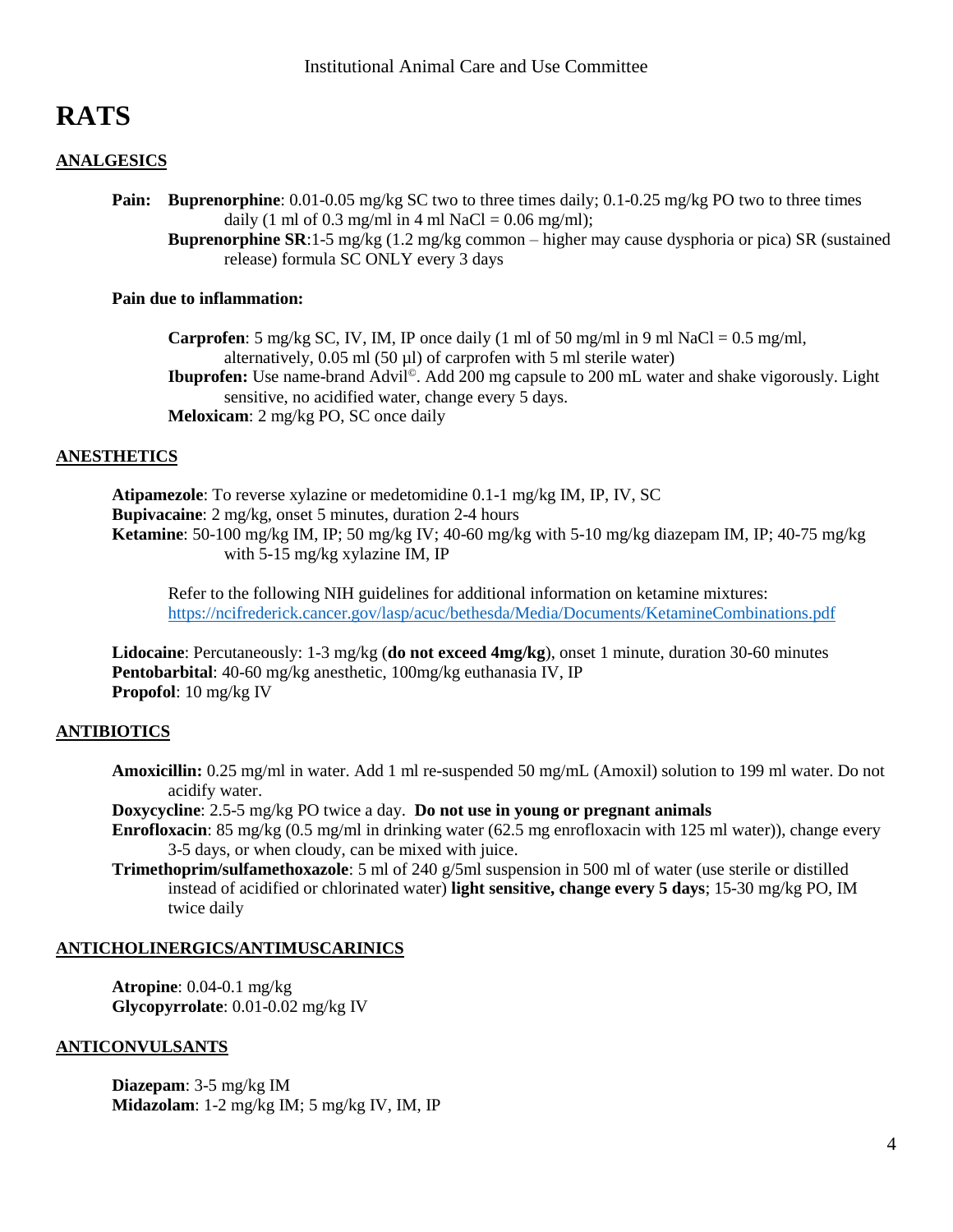#### Institutional Animal Care and Use Committee

#### **ANTIDOTES**

**Yohimbine**: 0.2 mg/kg IP as needed (to reverse xylazine or medetomidine)

#### **ANTIHISTAMINES**

**Diphenhydramine**: 10 mg/kg SC

#### **ANTIINFLAMMATORY/IMMUNOSUPPRESSANTS**

**Dexamethasone**: 0.05-0.2 mg/kg IM (anti-inflammatory) **Prednisone**: 0.5-2.2 mg/kg IM, SC

#### **ANTIPARASITICS**

**Fenbendazole**: 50 mg/kg PO once; 100 ppm in feed for 14 days; 150 ppm in feed for 5 seven day periods separated by 7 days off **Ivermectin**: 200-250 mcg/kg SC or PO every 7 days for 3 weeks

#### **FLUID THERAPY**

**Saline**: 0.02 ml-0.05 ml per gram body weight of sterile saline or lactated ringer's solution once or twice daily

#### **OPIOID ANTAGONIST**

**Naloxone**: 0.01-0.1 mg/kg IM, IP, IV

#### **SEDATIVE/ANALGESIC**

**Dexmedetomidine**: 0.15 mg/kg IP; 5 mcg/kg IP, IV followed by 100 mcg/kg/hr SC constant rate infusion (sedation appropriate for imaging, not surgery) **Xylazine**: 5-10 mg/kg

#### **TRANQUILIZERS**

**Acepromazine**: 0.25-0.5 mg/kg IM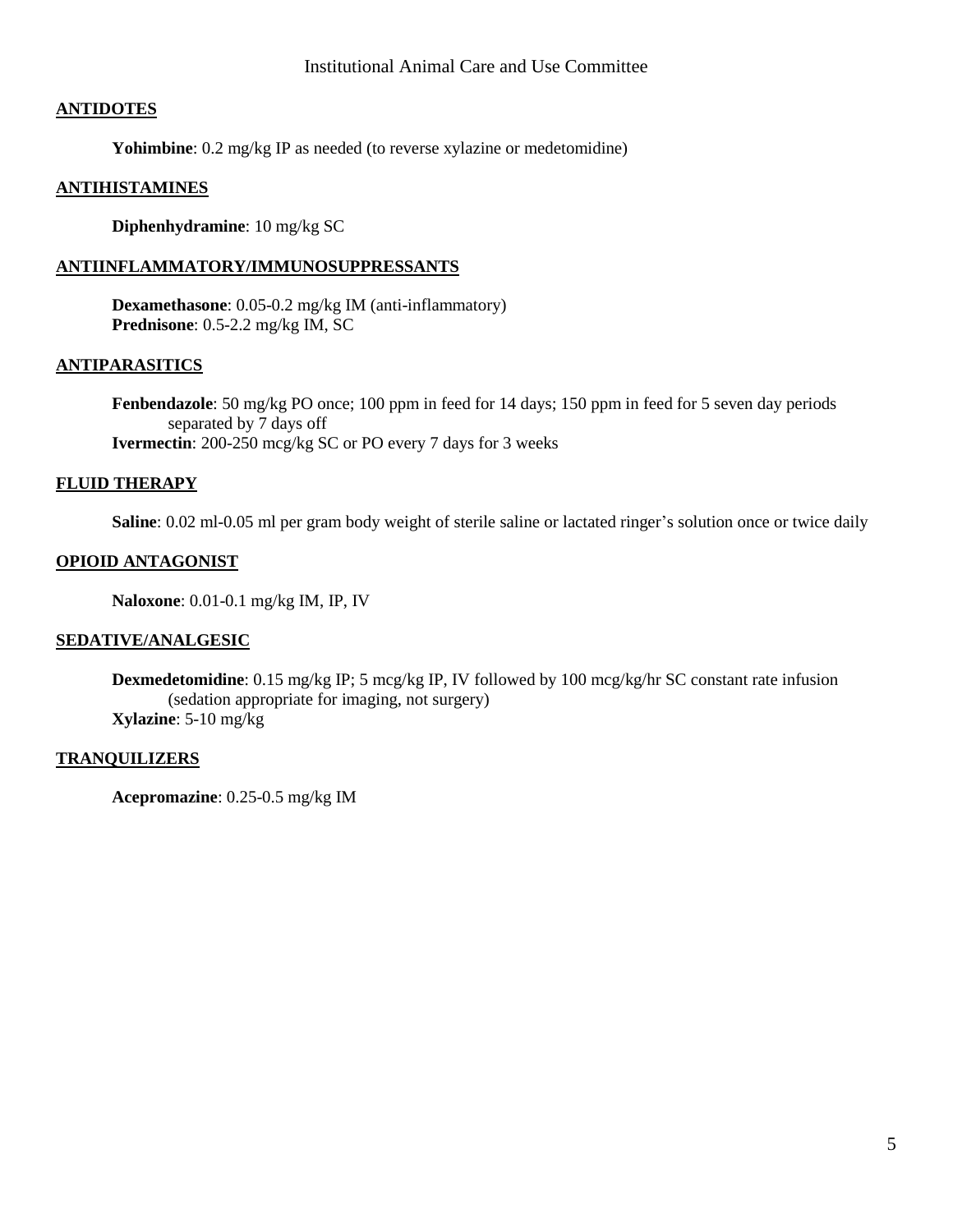# **GUINEA PIGS**

# **ANALGESICS**

**Pain: Buprenorphine**: 0.05 mg/kg SC, IV two or three times daily

#### **Pain due to inflammation:**

**Meloxicam**: 0.1-0.3 mg/kg PO once or twice daily

#### **ANESTHETICS**

**Atipamezole**: To reverse xylazine or medetomidine 0.1-1 mg/kg IM, IP, IV, SC **Bupivacaine**: 2 mg/kg, onset 5 minutes, duration 2-4 hours **Ketamine**: 10-30 mg/kg IM; 10-20 mg/kg with 1-2 mg/kg diazepam IM; 85 mg/kg with 12-13 mg/kg xylazine IM

Refer to the following NIH guidelines for additional information on ketamine mixtures: <https://ncifrederick.cancer.gov/lasp/acuc/bethesda/Media/Documents/KetamineCombinations.pdf>

**Lidocaine**: Percutaneously: 1-3 mg/kg (**do not exceed 4 mg/kg**), onset 1 minute, duration 30-60 minutes **Pentobarbital**: 15-40 mg/kg IP; 30mg/kg IV **Telazol**: 40-60 mg/kg IM for immobilization

#### **ANTIBIOTICS**

**Doxycycline**: 2.5-5 mg/kg PO twice daily. **Do not use in young or pregnant animals Enrofloxacin**: 2.5-10 mg/kg (5 mg/kg most common) IM, PO, SC twice daily; 100 mg/L of water **Trimethoprim/sulfamethoxazole (TMS)**: 5 ml of 240 g/5 ml suspension in 500 ml of water (use sterile or distilled instead of acidified or chlorinated water) **light sensitive**; 15-30 mg/kg PO, IM twice daily

#### **ANTICHOLINERGICS/ANTIMUSCARINICS**

**Atropine**: 0.04-0.1 mg/kg **Glycopyrrolate**: 0.01-0.02 mg/kg IV

#### **ANTICONVULSANTS**

**Diazepam**: 0.5-3 mg/kg IM **Midazolam**: 1-2 mg/kg IM; 5mg/kg IV, IM, IP

#### **ANTIDOTES**

**Yohimbine**: 0.2 mg/kg IP as needed (to reverse xylazine or medetomidine)

#### **ANTIHISTAMINES**

**Diphenhydramine**: 7.5 mg/kg PO; 12.5 mg/kg IP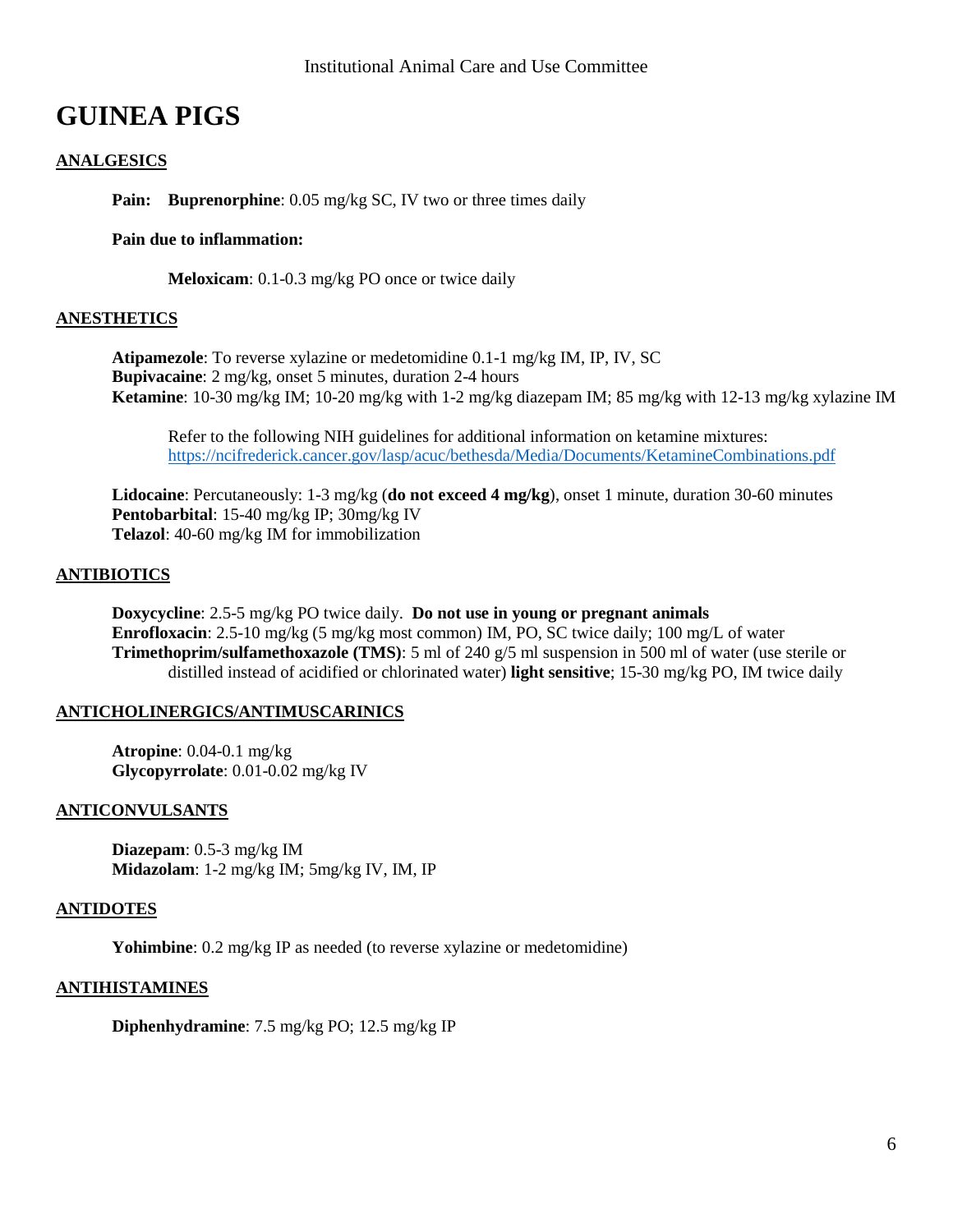# **ANTIINFLAMMATORY/IMMUNOSUPPRESSANTS**

**Dexamethasone**: 0.05-0.2 mg/kg IM (anti-inflammatory) **Prednisone**: 0.5-2.2 mg/kg IM, SC

### **ANTIPARASITICS**

**Fenbendazole**: 20-50 mg/kg PO once a day for 5 days **Ivermectin**: 200-250 mcg/kg SC or PO every 7 days for 3 weeks; for *Trixacarus caviae* 500 mcg/kg SC repeat at 14 and 28 days **Metronidazole**: 10-40 mg/kg PO once daily

# **BENZODIAZEPINE ANTAGONIST**

**Flumazenil**: 0.01 mg/kg IV, may have to repeat  $(T^{1/2}=1 \text{ hr})$ 

# **CARDIAC STIMULANT**

**Epinephrine**: 0.003 mg/kg IV

#### **DIURETIC**

**Furosemide**: 5-10 mg/kg twice a day

#### **GASTRIC ACID/ULCERS**

**Cimetidine**: 5-10 mg/kg PO, IM, SC two, three or four times daily

# **NEUROMUSCULAR BLOCKER**

**Pancuronium**: 0.06 mg/kg IV

# **OPIOID ANTAGONIST**

**Naloxone**: 0.01-0.1 mg/kg IM, IP, IV

#### **PROKINETIC**

**Cisapride**: 0.1-0.5 mg/kg PO twice daily

#### **RESPIRATORY STIMULANT**

**Doxapram**: 2-5 mg/kg IV, IP, SC

# **SEDATIVE/ANALGESIC**

**Xylazine**: 5 mg/kg IM

#### **SHOCK**

**Epinephrine**: 0.003 mg/kg IV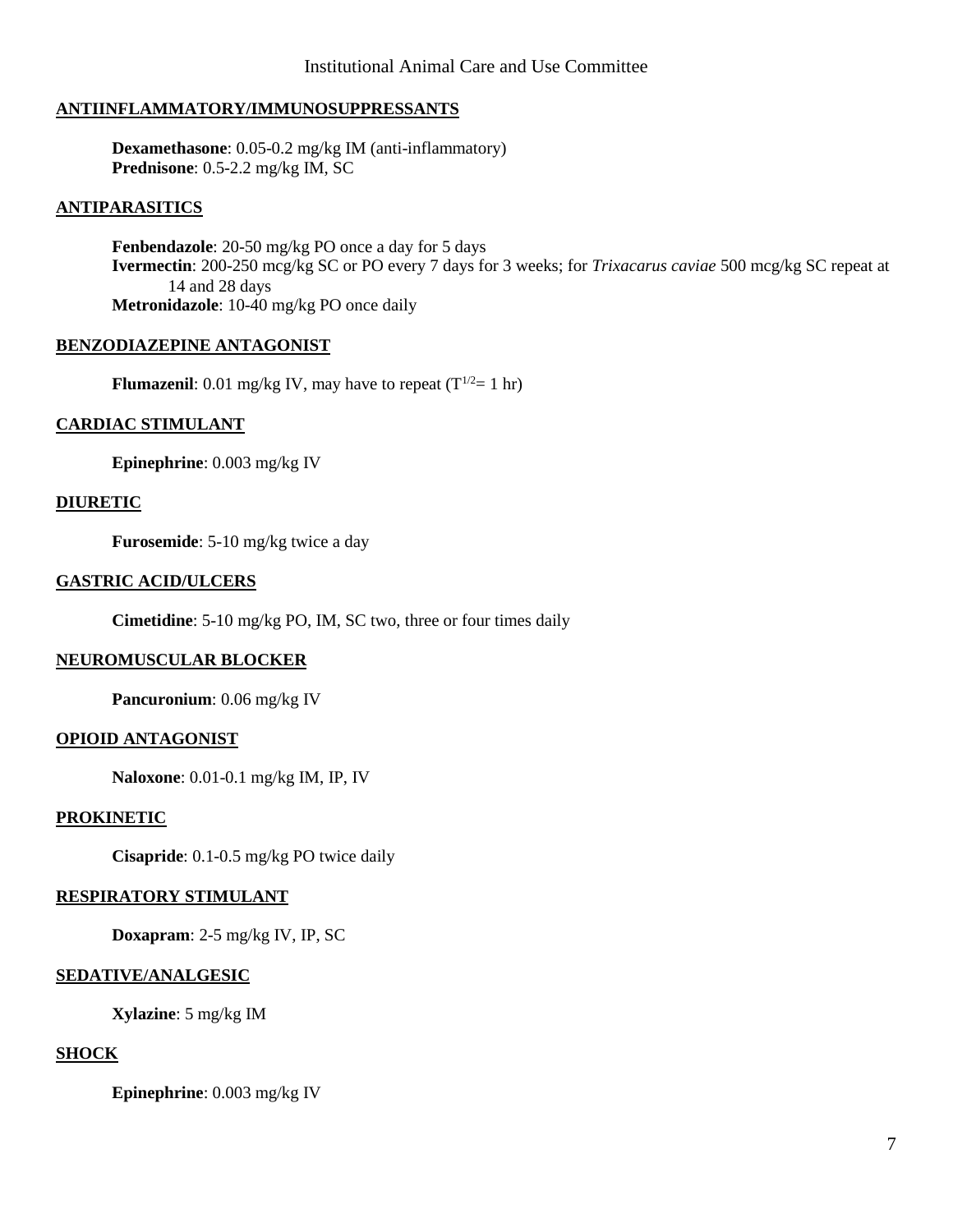# **TRANQUILIZERS**

**Acepromazine**: 0.25-0.5 mg/kg IM

# **VITAMINS**

**Vitamin C**: 30 mg/kg IM, PO, once daily; 200 mg/L of water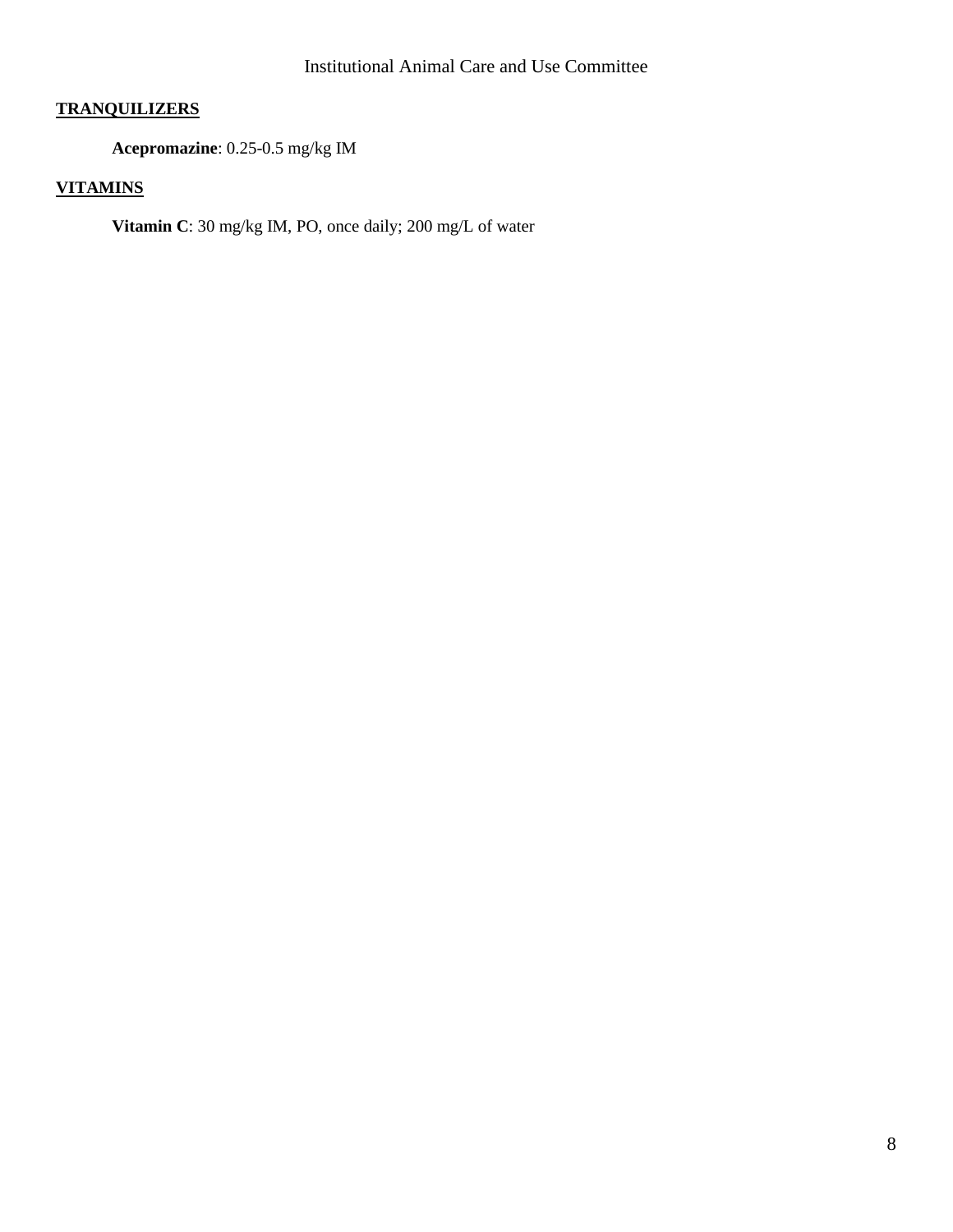# **HAMSTERS**

# **ANALGESICS**

**Pain: Buprenorphine**: 0.05-0.5 mg/kg SC twice a day

#### **Pain due to inflammation:**

**Meloxicam**: 0.2 mg/kg PO, SC once a day

#### **ANESTHETICS**

**Atipamezole**: To reverse xylazine or medetomidine 0.1-1 mg/kg IM, IP, IV, SC **Bupivacaine**: 2 mg/kg, onset 5 minutes, duration 2-4 hours **Ketamine**: 100m g/kg IM; 50 mg/kg with 5 mg/kg diazepam IM; **Not recommended for use with xylazine**

Refer to the following NIH guidelines for additional information on ketamine mixtures: <https://ncifrederick.cancer.gov/lasp/acuc/bethesda/Media/Documents/KetamineCombinations.pdf>

**Lidocaine**: Percutaneously: 1-3 mg/kg (**do not exceed 4 mg/kg**), onset 1 minute, duration 30-60 minutes **Pentobarbital**: 70-80 mg/kg IP **Telazol**: 50-80 mg/kg IP for immobilization/anesthesia

#### **ANTIBIOTICS**

**Doxycycline**: 2.5-5 mg/kg PO twice a day. **Do not use in young or pregnant animals Enrofloxacin**: 2.5-10 mg/kg (5 mg/kg most common) IM, PO, SC twice a day; 100mg/L of water **Trimethaprim/sulfamethoxazole**: 15-30 mg/kg PO twice a day; 30 mg/kg IM twice a day

#### **ANTICHOLINERGICS/ANTIMUSCARINICS**

**Atropine**: 0.04-0.1 mg/kg **Glycopyrrolate**: 0.01-0.02 mg/kg IV

#### **ANTICONVULSANTS**

**Diazepam**: 3-5 mg/kg IM **Midazolam**: 1-2 mg/kg IM; 5 mg/kg IV, IM, IP

#### **ANTIINFLAMMATORY/IMMUNOSUPPRESSANTS**

**Dexamethasone**: 0.05-0.2 mg/kg IM (anti-inflammatory) **Prednisone**: 0.5-2.2 mg/kg IM, SC

#### **ANTIPARASITICS**

**Fenbendazole**: 20-50 mg/kg PO once a day for 5 days **Ivermectin**: 200-500 mcg/kg SC, PO every 14 days for 3 weeks **Metronidazole**: 0.2 mg/kg PO three times a day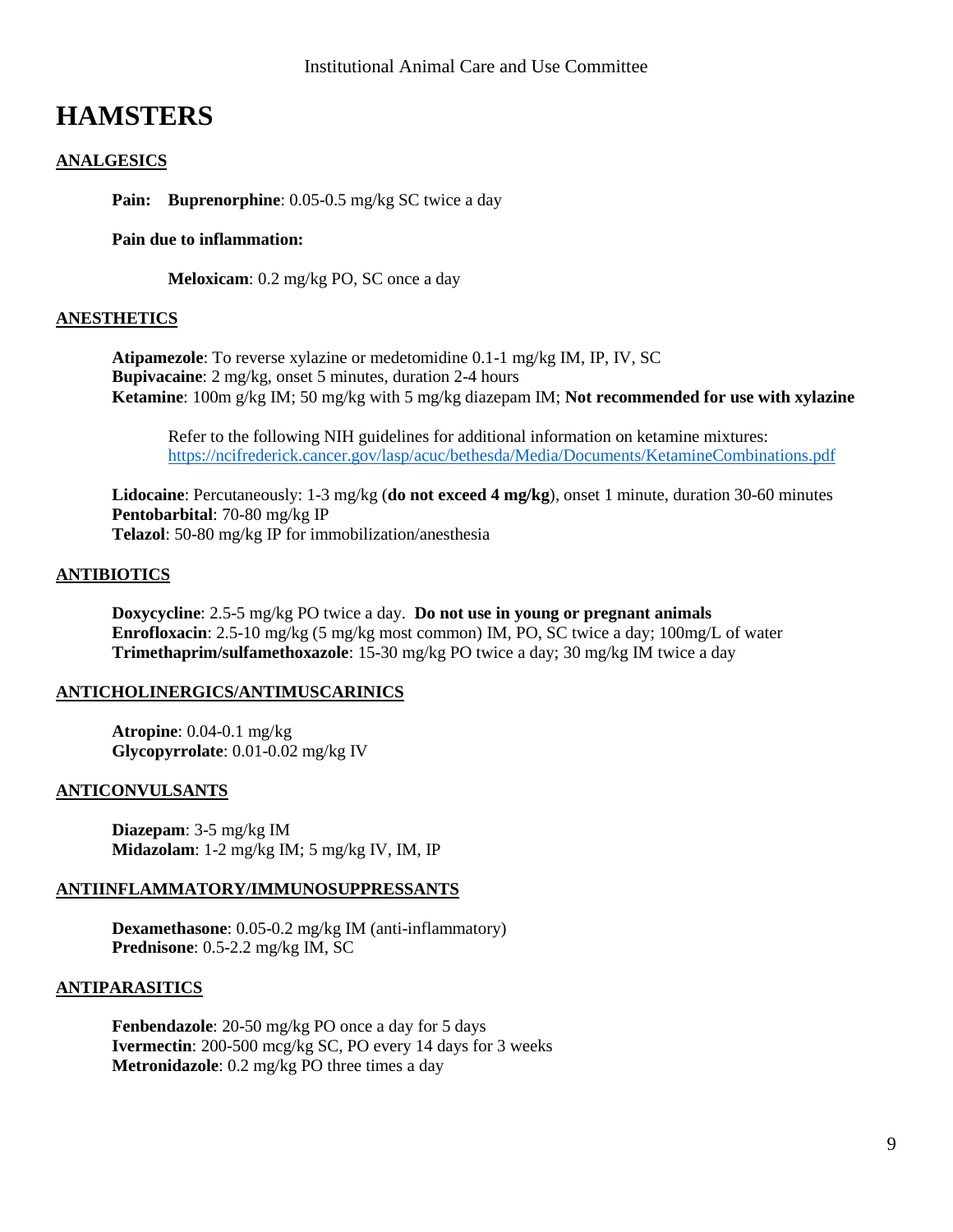# **BENZODIAZEPINE ANTAGONIST**

**Flumazenil**: 0.01 mg/kg IV, may have to repeat  $(T^{1/2}=1 \text{ hr})$ 

# **DIURETIC**

**Furosemide**: 5-10 mg/kg twice a day

### **GASTRIC ACID/ULCERS**

**Cimetidine**: 5-10 mg/kg PO, IM, SC two, three or four times a day

# **OPIOID ANTAGONIST**

**Naloxone**: 0.01-0.1 mg/kg IM, IP, IV

#### **PROKINETIC**

**Cisapride**: 0.1-0.5 mg/kg PO twice a day

# **RESPIRATORY STIMULANT**

**Doxapram**: 5-10 mg/kg IV, IP

#### **TRANQUILIZERS**

**Acepromazine**: 0.25-0.5 mg/kg IM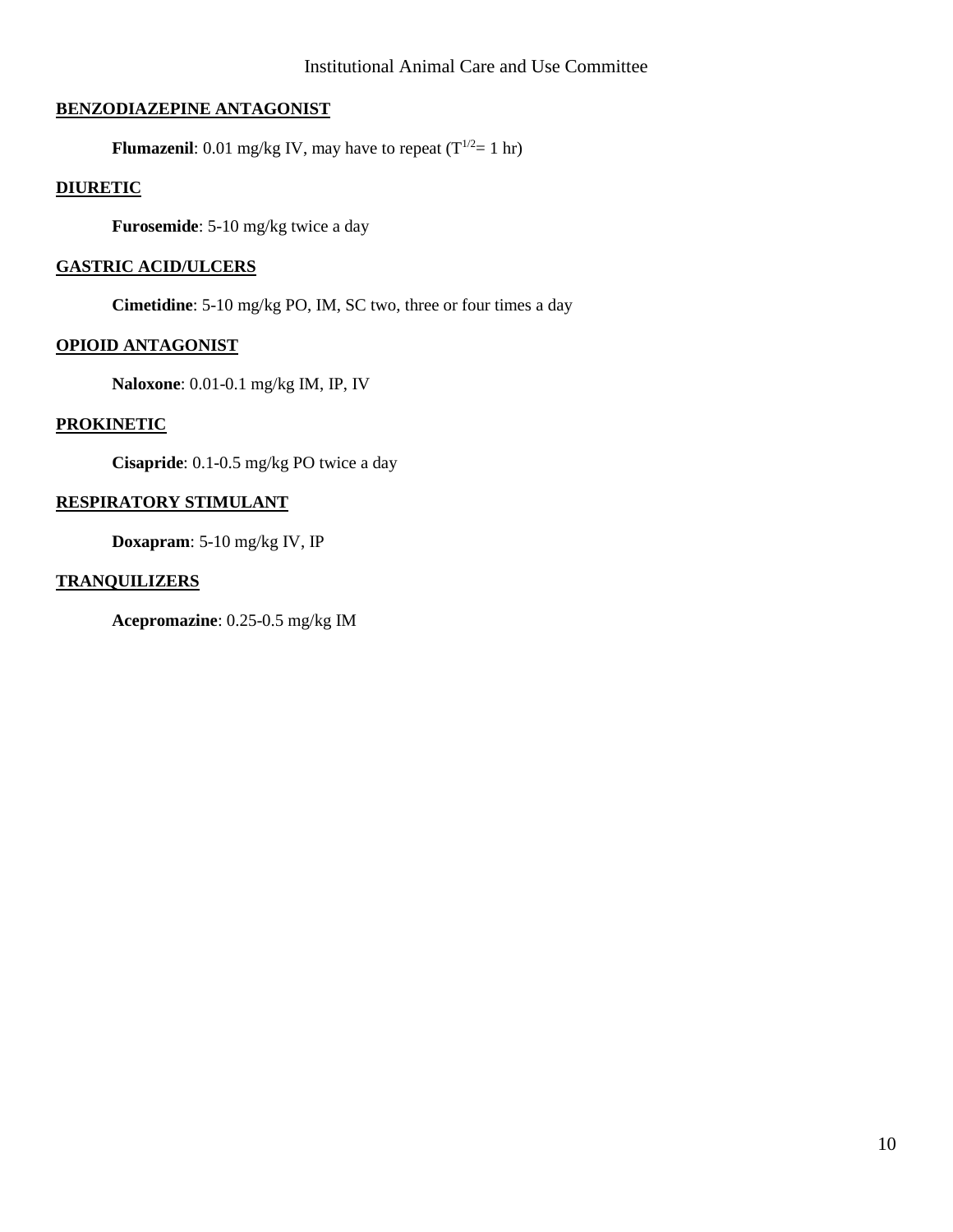# **GERBILS**

# **ANALGESICS**

**Pain: Buprenorphine**: 0.1-0.2 mg/kg SC twice a day

#### **Pain due to inflammation:**

**Meloxicam**: 0.2 mg/kg PO, SC once a day

#### **ANESTHETICS**

**Atipamezole**: To reverse xylazine or medetomidine 0.1-1 mg/kg IM, IP, IV, SC **Bupivacaine**: 2 mg/kg, onset 5 minutes, duration 2-4 hours **Ketamine**: 100 mg/kg IM; 50 mg/kg with 5 mg/kg diazepam IM

Refer to the following NIH guidelines for additional information on ketamine mixtures: <https://ncifrederick.cancer.gov/lasp/acuc/bethesda/Media/Documents/KetamineCombinations.pdf>

**Lidocaine**: Percutaneously: 1-3 mg/kg (**do not exceed 4 mg/kg**), onset 1 minute, duration 30-60 minutes **Pentobarbital**: 70-80 mg/kg IP **Telazol**: 10-30 mg/kg IP for immobilization/anesthesia

#### **ANTIBIOTICS**

**Doxycycline**: 2.5-5 mg/kg PO twice a day. **Do not use in young or pregnant animals Enrofloxacin**: 2.5-5 mg/kg IM, PO, SC twice a day **Trimethaprim/sulfamethoxazole**: 15-30 mg/kg PO twice a day; 30 mg/kg IM twice a day

# **ANTICHOLINERGICS/ANTIMUSCARINICS**

**Atropine**: 0.04-0.1 mg/kg **Glycopyrrolate**: 0.01-0.02 mg/kg IV

# **ANTICONVULSANTS**

**Diazepam**: 3-5 mg/kg IM **Midazolam**: 1-2 mg/kg IM; 5mg/kg IV, IM, IP

#### **ANTIINFLAMMATORY/IMMUNOSUPPRESSANTS**

**Dexamethasone**: 0.05-0.2 mg/kg IM (anti-inflammatory) **Prednisone**: 0.5-2.2 mg/kg IM, SC

# **ANTIPARASITICS**

**Fenbendazole**: 20-50 mg/kg PO once a day for 5 days **Ivermectin**: 200 mcg/kg SC, PO every 7 days for 3 weeks **Metronidazole**: 0.2 mg/kg PO three times a day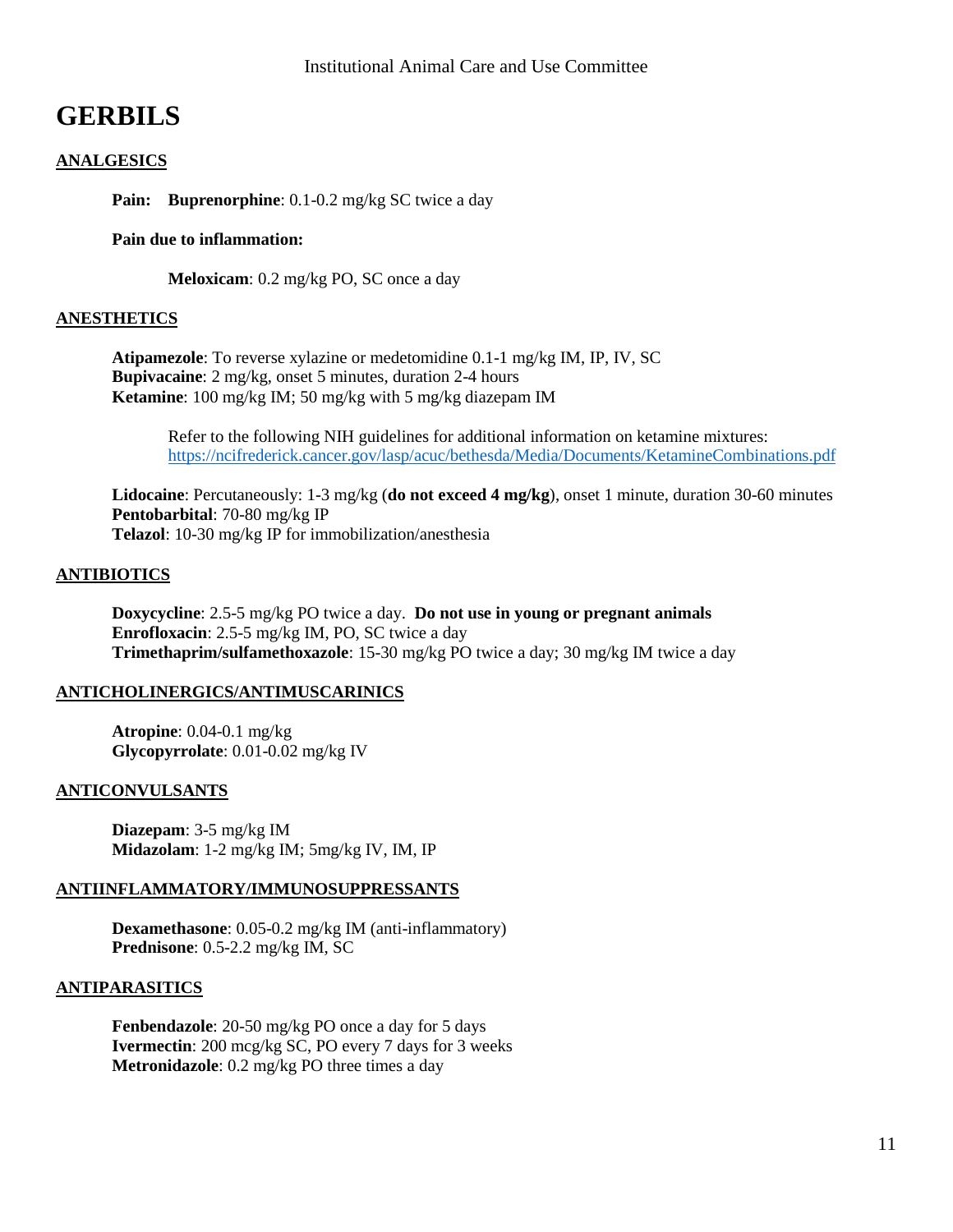# **BENZODIAZEPINE ANTAGONIST**

**Flumazenil**: 0.01 mg/kg IV, may have to repeat  $(T^{1/2}=1 \text{ hr})$ 

# **DIURETIC**

**Furosemide**: 5-10 mg/kg twice a day

# **GASTRIC ACID/ULCERS**

**Cimetidine**: 5-10 mg/kg PO, IM, SC two, three or four times a day

# **OPIOID ANTAGONIST**

**Naloxone**: 0.01-0.1 mg/kg IM, IP, IV

# **PROKINETIC**

**Cisapride**: 0.1-0.5 mg/kg PO twice a day

# **RESPIRATORY STIMULANT**

**Doxapram**: 5-10 mg/kg IV, IP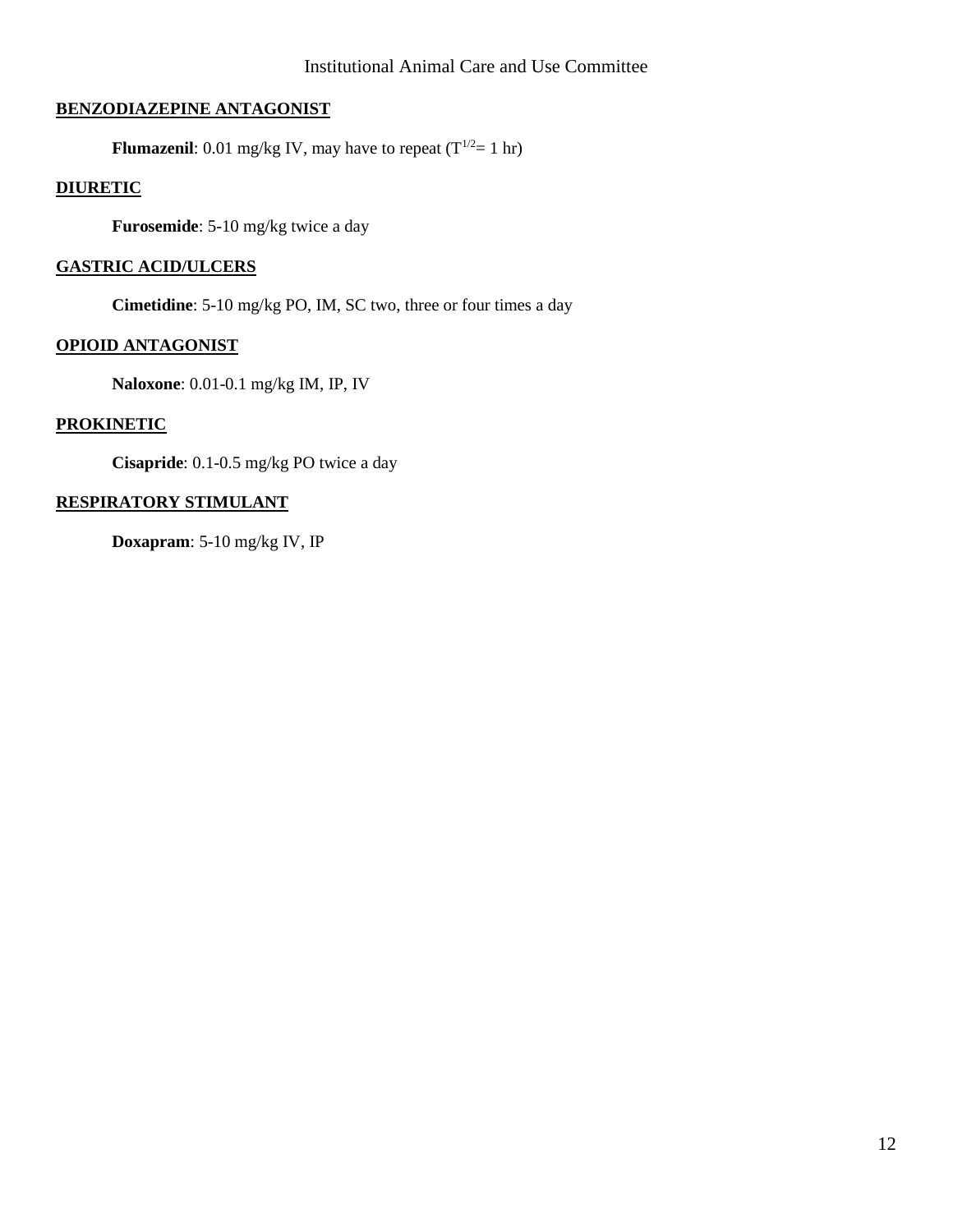# **BIRDS**

# **ANALGESICS**

**Pain: Buprenorphine**: 0.01-0.05 mg/kg IM

#### **Pain due to inflammation:**

**Carprofen**: 1-4 mg/kg IM, IV, PO once a day **Meloxicam**: 0.2 mg/kg PO, SC once a day

#### **ANESTHETICS**

**Atipamezole**: To reverse xylazine or medetomidine 0.5 mg/kg IM **Bupivacaine**: 2 mg/kg, onset 5 minutes, duration 2-4 hours **Lidocaine**: Percutaneously: 1-3 mg/kg (**do not exceed 4 mg/kg**), onset 1 minute, duration 30-60 minutes

# **ANTIBIOTICS**

**Cefazolin**: 11-22 mg/kg IM twice a day **Ceftriaxone**: 25 mg/kg SC twice a day (use 1.0 ml of 100 mg/ml ceftriaxone mixed with 9 ml saline) **Doxycycline**: 75-100 mg/kg IM every 5-7 days for the first 4 weeks then every 5 days for 45 day treatment course; 40-50 mg/kg PO once a day **Enrofloxacin**: 2.5-5 mg/kg IM twice a day **Trimethaprim/sulfamethoxazole**: 50-100 mg/kg PO twice a day

# **ANTICHOLINERGICS/ANTIMUSCARINICS**

**Atropine**: 0.04-0.1 mg/kg IM, SC

#### **ANTICONVULSANTS**

**Diazepam**: 0.5-2 mg/kg IV, IM

#### **ANTIDOTES**

**Yohimbine**: 0.1 mg/kg IV

#### **ANTIHISTAMINES**

**Diphenhydramine**: 2-4 mg/kg PO, IM, IV twice a day

#### **ANTIINFLAMMATORY/IMMUNOSUPPRESSANTS**

**Dexamethasone**: 2 mg/ml injectable: 2-4 mg/kg IM, IV once, twice or three times a day **Prednisone**: 0.2 mg/30g body weight or dissolve a 5 mg tablet in 2.5 ml of water, administer 2 drops PO twice a day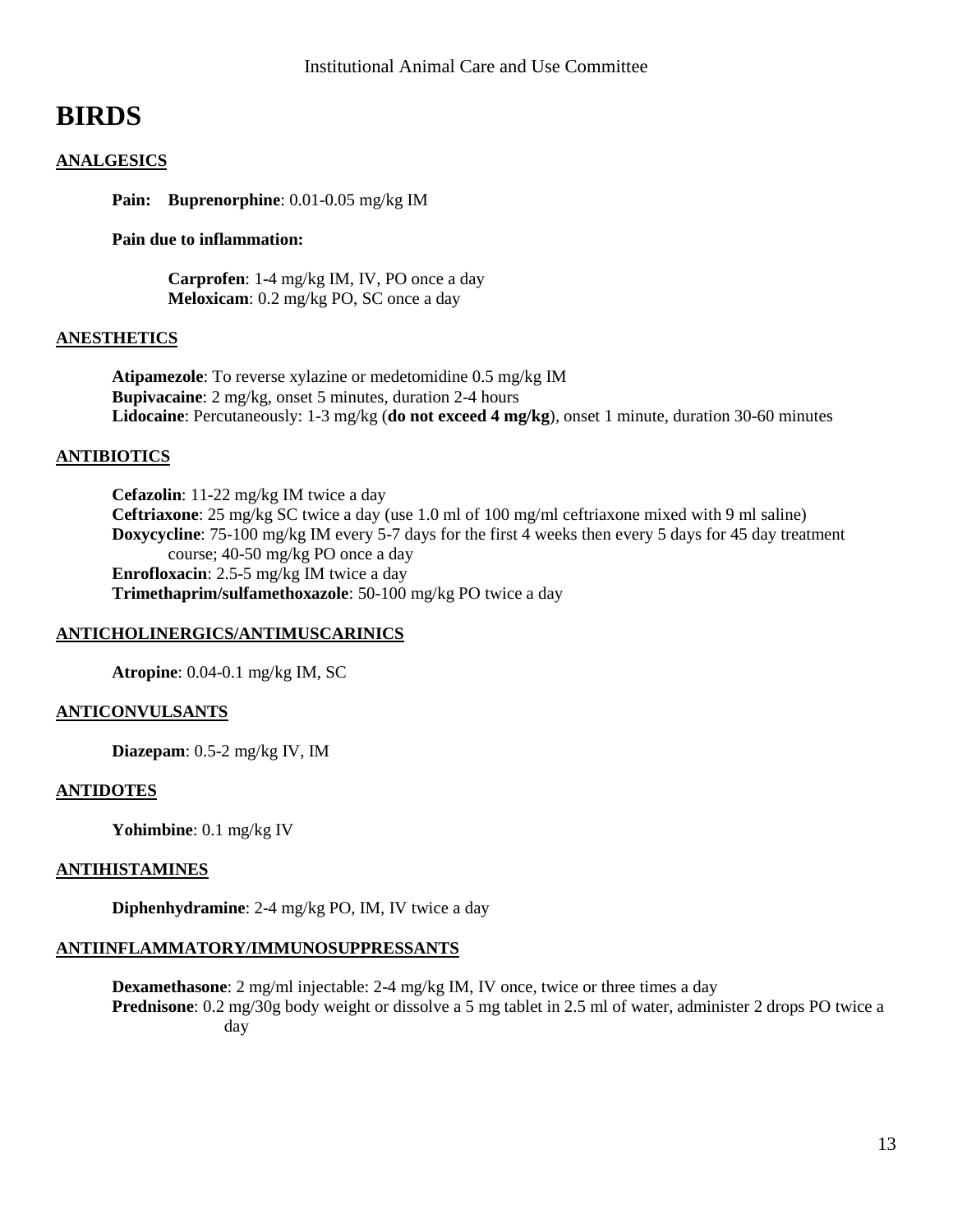### **ANTIPARASITICS**

**Ivermectin**: 200-400 mcg/kg PO, topically **Metronidazole**: 50 mg/kg PO once a day for 5 days **Pyrantel pamoate**: 4.5 mg/kg PO once, repeat in 14 days

#### **BENZODIAZEPINE ANTAGONIST**

**Flumazenil**: 0.01 mg/kg IV (may have to repeat as  $T^{1/2}$  is 1 hour)

#### **DIURETIC**

**Mannitol**: 0.5-1.5 g/kg IV over 20 minutes, repeat every 4-6 hours

#### **PROKINETIC**

**Cisapride**: 0.5-1.5 mg/kg PO three times a day

#### **RESPIRATORY STIMULANT**

**Doxapram**: 5-20 mg/kg IM, IV, IT, IO

#### **SEDATIVE/ANALGESIC**

**Xylazine**: 1-4 mg/kg IM

#### **TETANY**

**Calcium Gluconate**: for hypoglycemic tetany 50-100 mg/kg IV slow, dilute IM; for egg-bound 0.01- 0.02 ml/gram IM of 1% solution

\_\_\_\_\_\_\_\_\_\_\_\_\_\_\_\_\_\_\_\_\_\_\_\_\_\_\_\_\_\_\_\_\_\_\_\_\_\_\_\_\_\_\_\_\_\_\_\_\_\_\_\_\_\_\_\_\_\_\_\_\_\_\_\_\_\_\_\_\_\_\_\_\_\_\_\_\_\_\_\_\_\_\_\_\_\_\_\_\_\_\_\_\_\_\_\_\_\_

#### **References**

- 1. BSAVA Small Animal Formulary, 6<sup>th</sup> Ed. 2008.
- 2. Plumb's Veterinary Drug Handbook, 6<sup>th</sup> Ed. 2008.
- 3. Quesenberry, KE, Carpenter, JW. Ferrets, Rabbits and Rodents, Clinical Medicine and Surgery, 2nd Ed.
- 4. Formulary for Laboratory Animals, 3<sup>rd</sup> Ed. 2005.
- 5. Veterinary Information Network
- 6. Merck Veterinary Manual,  $10^{th}$  Ed. 2010.